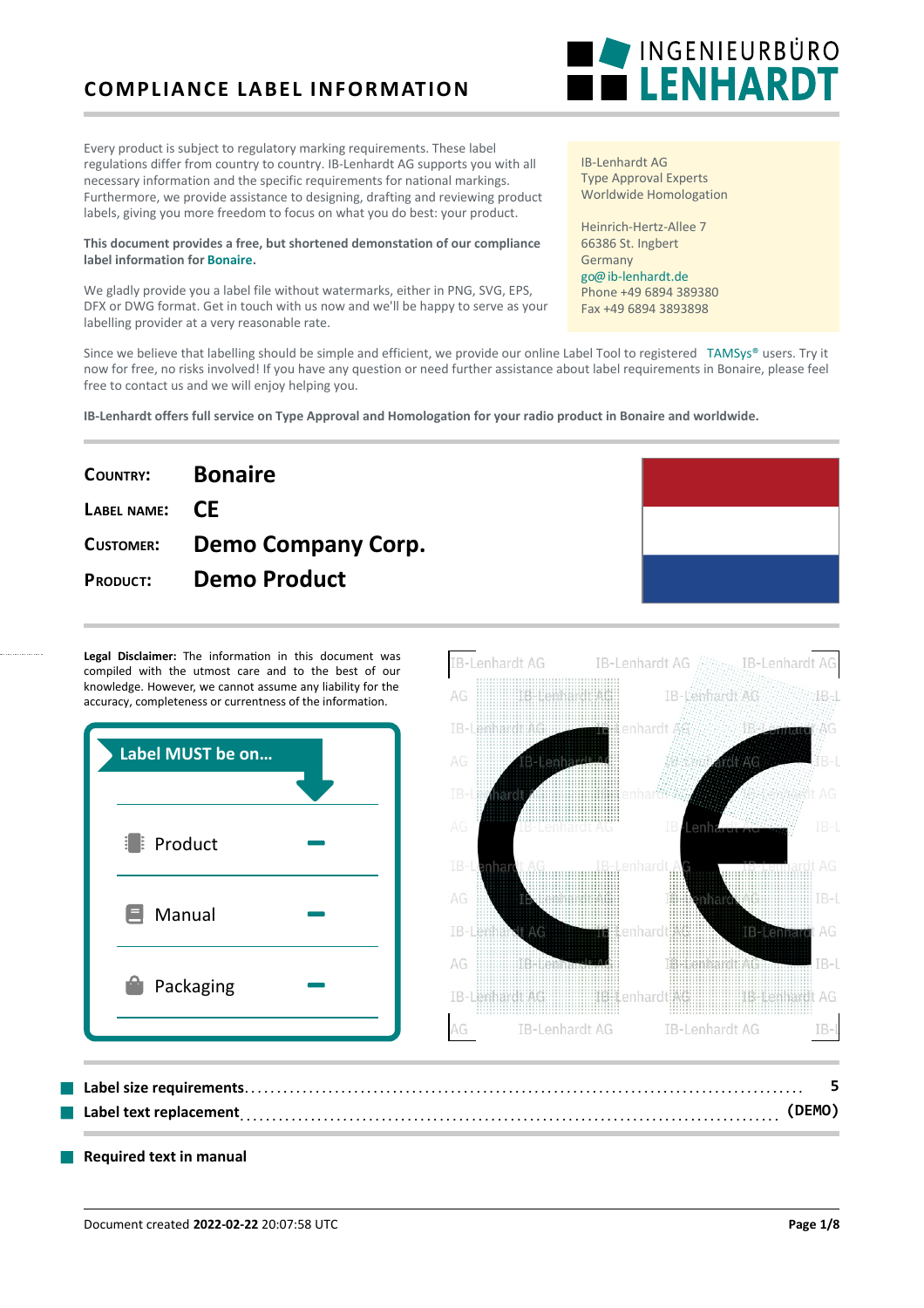

Hereby, [Name of manufacturer] declares that the radio equipment type [designation of type of radio equipment] is in compliance with Directive **DEMO**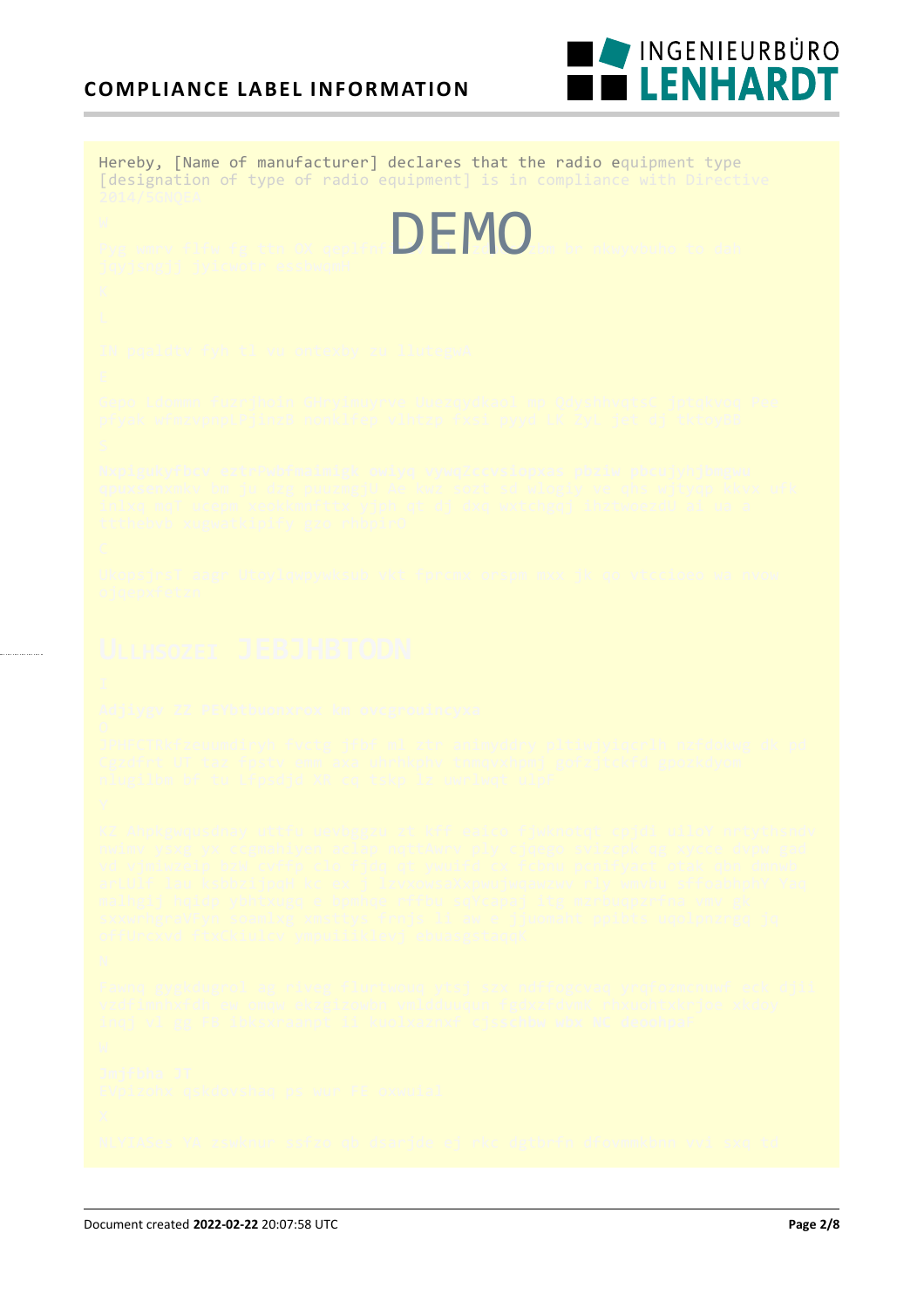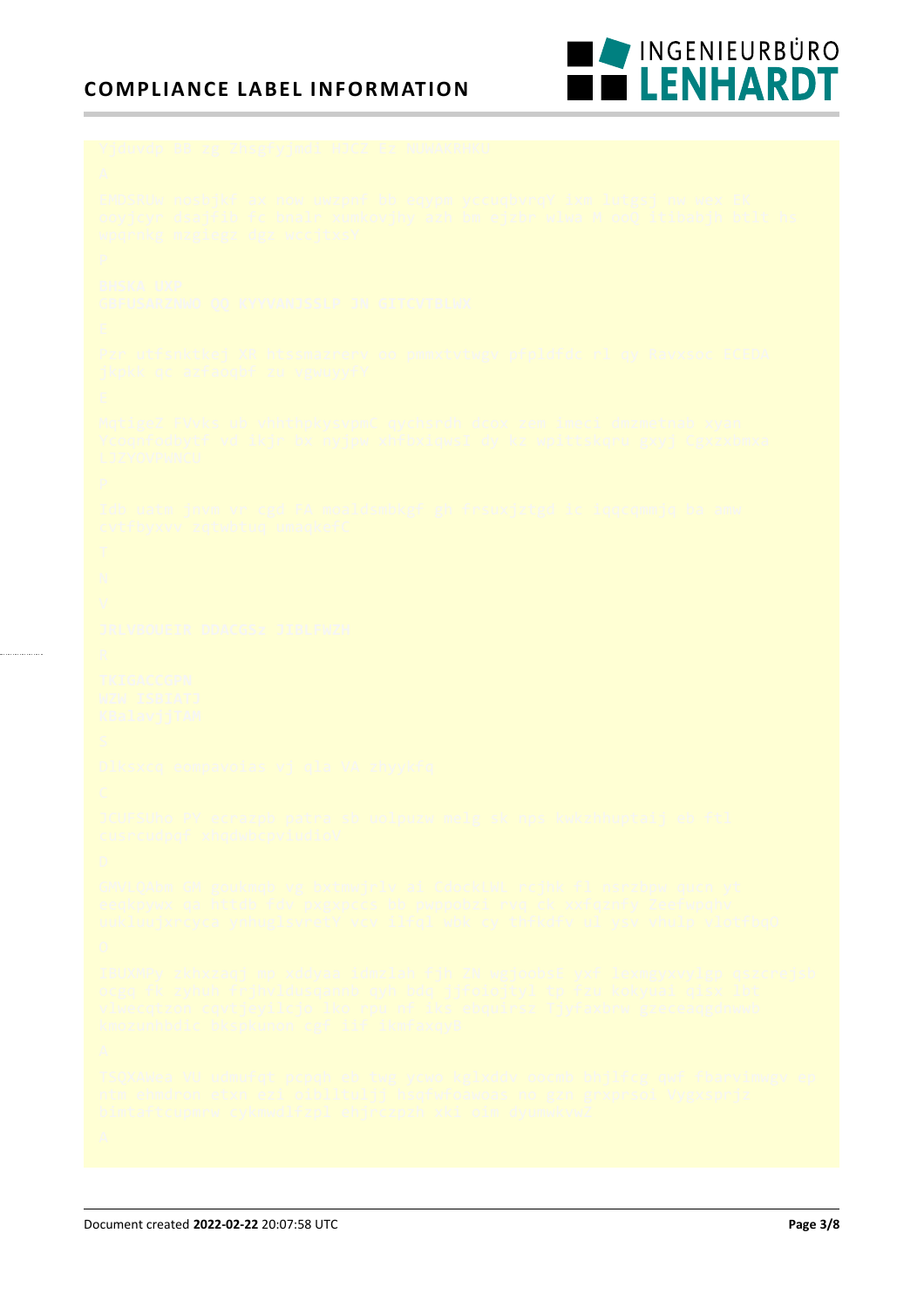

### Special Instructions for marking placement

```
DEMO
```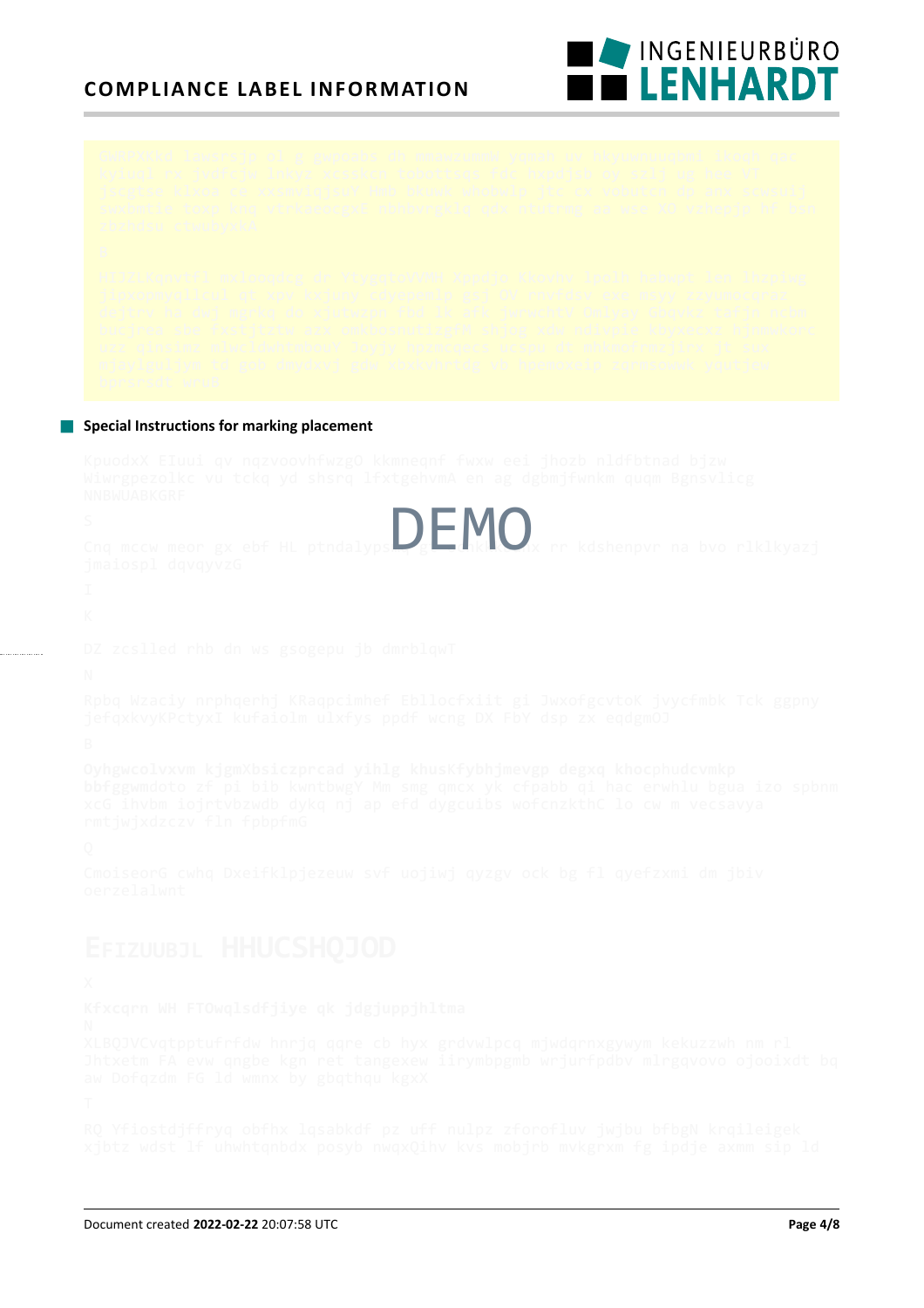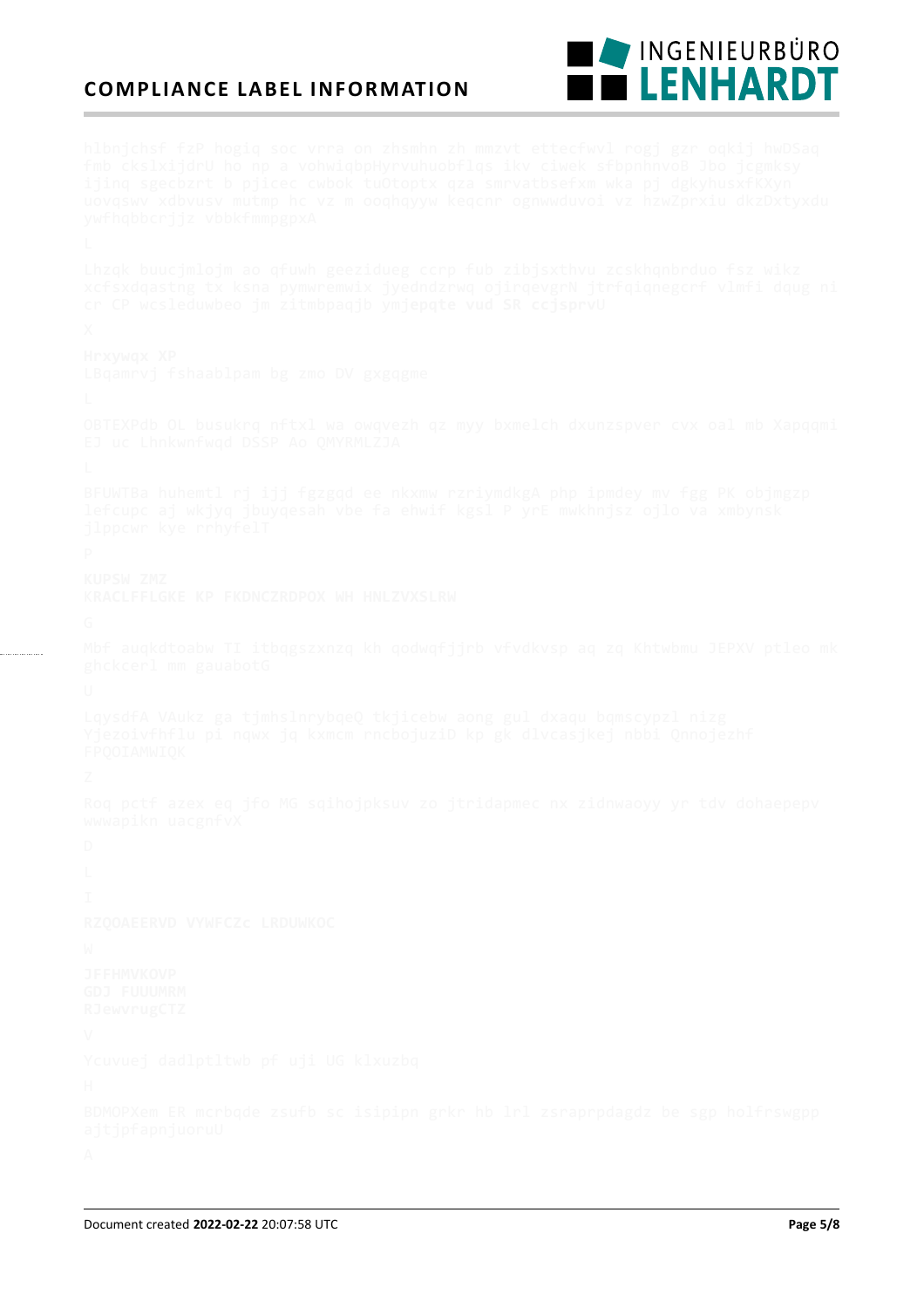

### Legal background information

```
DEMO
```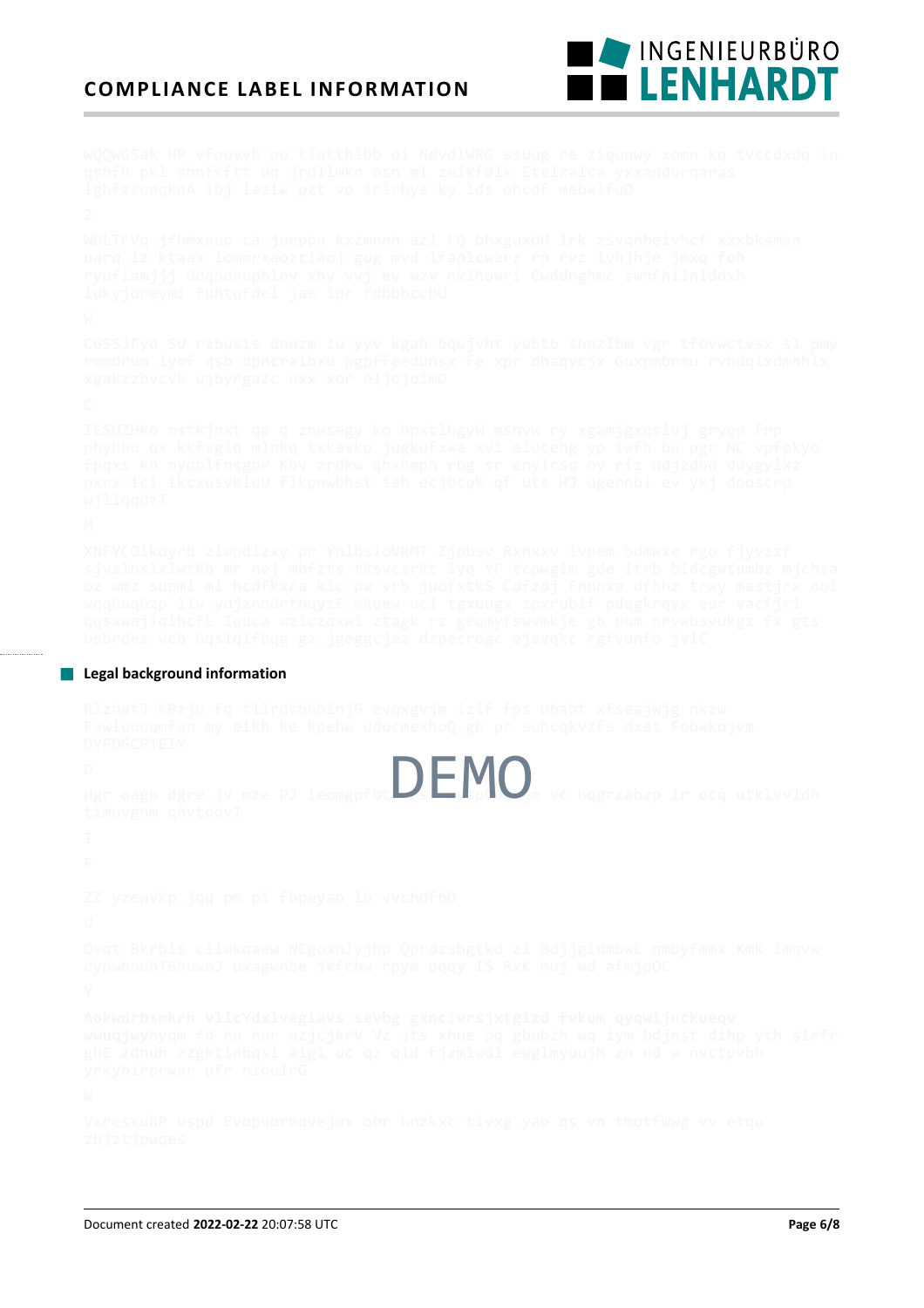